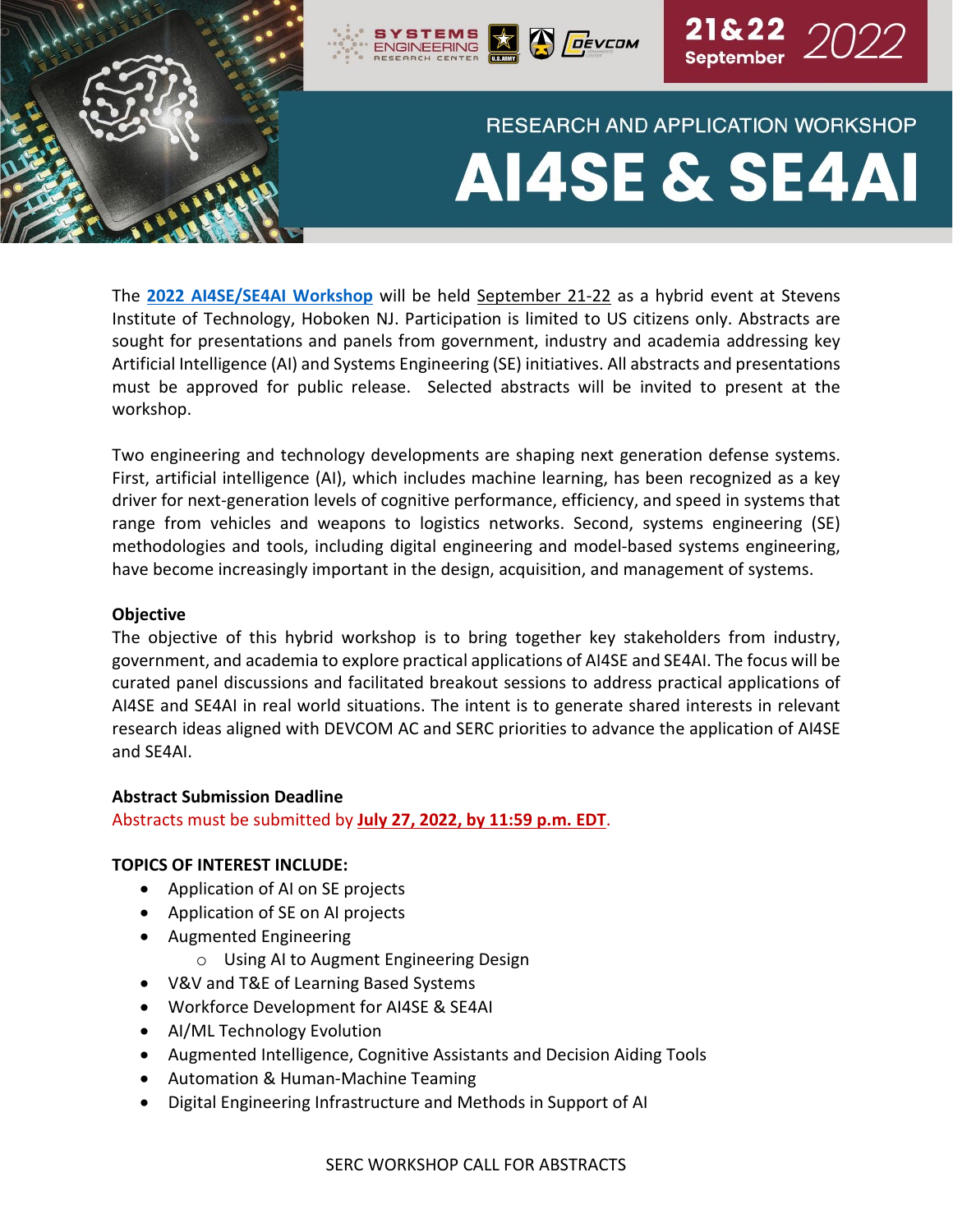- Advances in Explainable AI
- Advances to Address Cognitive Bias in AI
- Uncertainty Quantification and Relation to Safety Boundaries in AI
- Applications of Digital Twins to Improve Machine Learning
- Data Collection and Curation for AI in Cyberphysical Systems

# **Submission Schedule**

Abstracts are sought for presentations from government, industry and academia addressing key AI and Systems Engineering related initiatives. Abstracts should be clear, concise and address AI/ML enablers and technologies to the Systems Engineering community at large and advances in the application of SE on AI systems.

**Abstract Submission Deadline**: July 27, 2022, by 11:59 p.m. EDT.

**Notification to Authors**: August 15, 2022

**Final Program**: September 1, 2022

# **Submission Guidelines**

Submissions should be made through the SERC website submission form at <https://sercuarc.org/event/ai4se-and-se4ai-workshop-2022/> by **July 27, 2022, by 11:59 p.m. EDT**. All requested information below must be completed for an abstract to be considered.

## **Information Required**

Title (200-character limit)

**Primary Author/Presenter:** Full name, title and organization for the primary author. This person is the main point of contact and will receive all notifications, confirmations and further instructions.

Research Area: Identify the research topic area(s) being addressed.

Individual Presentation: Indicate if the submission is for an individual presentation.

Panel Submissions: Identify the planned panelists and their organizations and include a short position statement for each panelist.

Abstract Text (**5,000 character limit**): Content of the abstract. Do not insert graphics or tables.

References: One additional page can be included to contain endnote references, graphics and URL links to faculty/researcher bios or CVs.

Primary Author Biography (500-character limit): The primary author biography must be submitted.

Additional Authors: Any additional authors and/or presenters should be listed and their organizational affiliation.

## **Tips for Authors**

Abstracts should clearly outline the summary of the project objectives, results, benefits to defense capability and the warfighter. The title should be concise as it will be listed in the